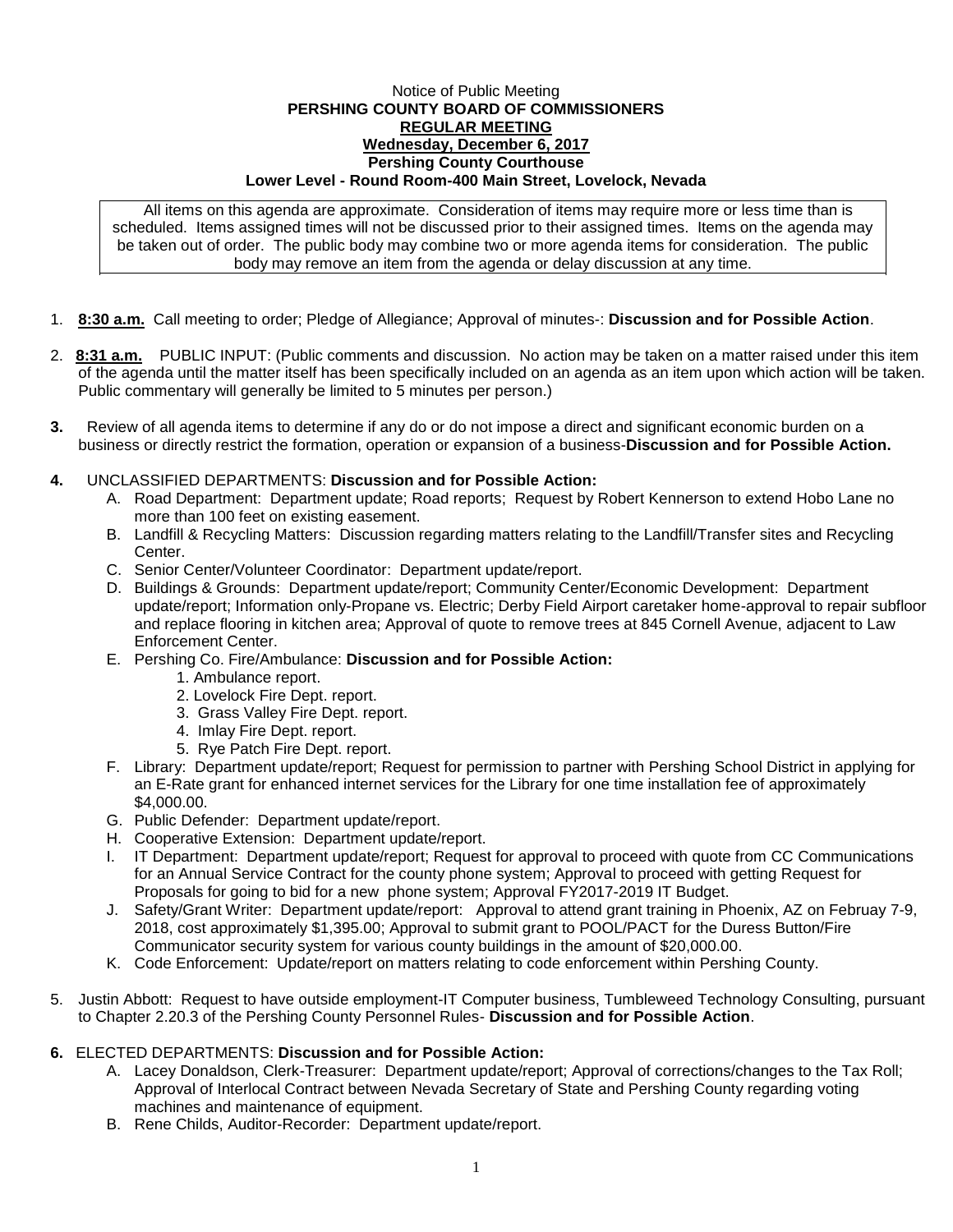- C. Lauri Cerini-Jones, Assessor: Department update/report; Approval of Server Rack and Labor for new hardware for DEVNET in the amount of \$5,128.00; Approval of Resolution directing the county Assessor to take certain actions regarding the secured tax roll, pursuant to NRS 361.300 (3).
- D. Bryce Shields, District Attorney: Department update/report.
- E. Karen Stephens, Justice Court: Department update/report; Approval of additional construction bid from Michael Clay Construction for Justice Court (Court Room) in the amount of \$1,750.00 to cut trench into the concrete floor in order to install two receptacle boxes connected by 1" PVC conduit.
- F. Jerry Allen, Sheriff: Update/report on matters relating to the Pershing County Sheriff's Office.
- 7. Update on progress of site location, design, funding, amenities and construction of potential new Law Enforcement Center-**Discussion and for Possible Action**.
- 8. Approval of Hometown Health Healthy Tracks Health and Wellness Program Agreement for Pershing County employees-**Discussion and for Possible Action**.
- 9. Proclamations and Awards: **Discussion and for Possible Action**-(The Pershing County Board of Commissioners may make a Proclamation or present a service or other award on behalf of the County).
- 10. Board Appointments/Resignations/Vacancies: 911 Surcharge Advisory Committee; Broadband Advisory Committee; Library Board of Trustees; Natural Resource Advisory Commission; Television District Board-**Discussion and for Possible Action.**
- 11. Correspondence.
- 12. Approval of Pershing County Government Credit Card Use Policy; Approval of Pershing County IT Policy- **Discussion and for Possible Action**.
- 13. PLANNING & BUILDING DEPARTMENT/IMLAY WATER SYSTEM MATTERS: Update on matters relating to the department: **Discussion and for Possible Action-**

A. Request for review and approval of a Master Plan Amendment (zone change) on APN: 011-010-08 for New Life USA-Nevada. The applicant is proposing to change the existing zoning from Agricultural, Mining and Recreation (AMR) to Low Density Suburban (LDS) on 4.00 acres of the 157.00 acre parcel to allow the applicant to operate a drug and alcohol recovery facility. The property is located at 5605 Old Victory Highway in Pershing County. B. Request for approval of a Resolution in support of the Master Plan Amendment from the Pershing County Regional Planning Commission.

C. Request for review and approval of a Parcel Map application on APN: 011-010-08 for New Life USA-Nevada. The applicant is proposing the division of the existing parcel into (1) 4.00 acre parcel and (1) 155.29 acre parcel. The parcel map application is being created to limit the SUP to the 4.00 acre portion of the existing 159.29 acre parcel located at 560-5 Old Victory Highway in Pershing County, NV.

- **14. 10:15 a.m.** Public hearing on proposed Ordinance No. 333, an Ordinance amending Title 17, Chapter 326, to prohibit medical Marijuana Establishments and Recreational Marijuana Establishments within the unincorporated areas of Pershing County- **Discussion and for Possible Action.**
- **15.** Approval of annual special assessment on all taxable property within the confines of the Imlay Area Groundwater Basin for the Fiscal Year July 1, 2018 to June 30, 2019, in the amount of \$5,872.12- **Discussion and for Possible Action.**
- 16. Approval of Vouchers-**Discussion and for Possible Action**.
- 17. The Board of County Commissioners may meet in a closed labor session pursuant to NRS 288.220 to meet with the County's labor representative regarding labor negotiations.
- 18. Litigation Meeting.
- 19. Report from Legal Counsel.
- 20. Report from Administrative Assistant-County Commissioner's Office.
- 21. Update on matters relating to the Pershing County Economic Development and Conservation Act- **Discussion and for Possible Action.**